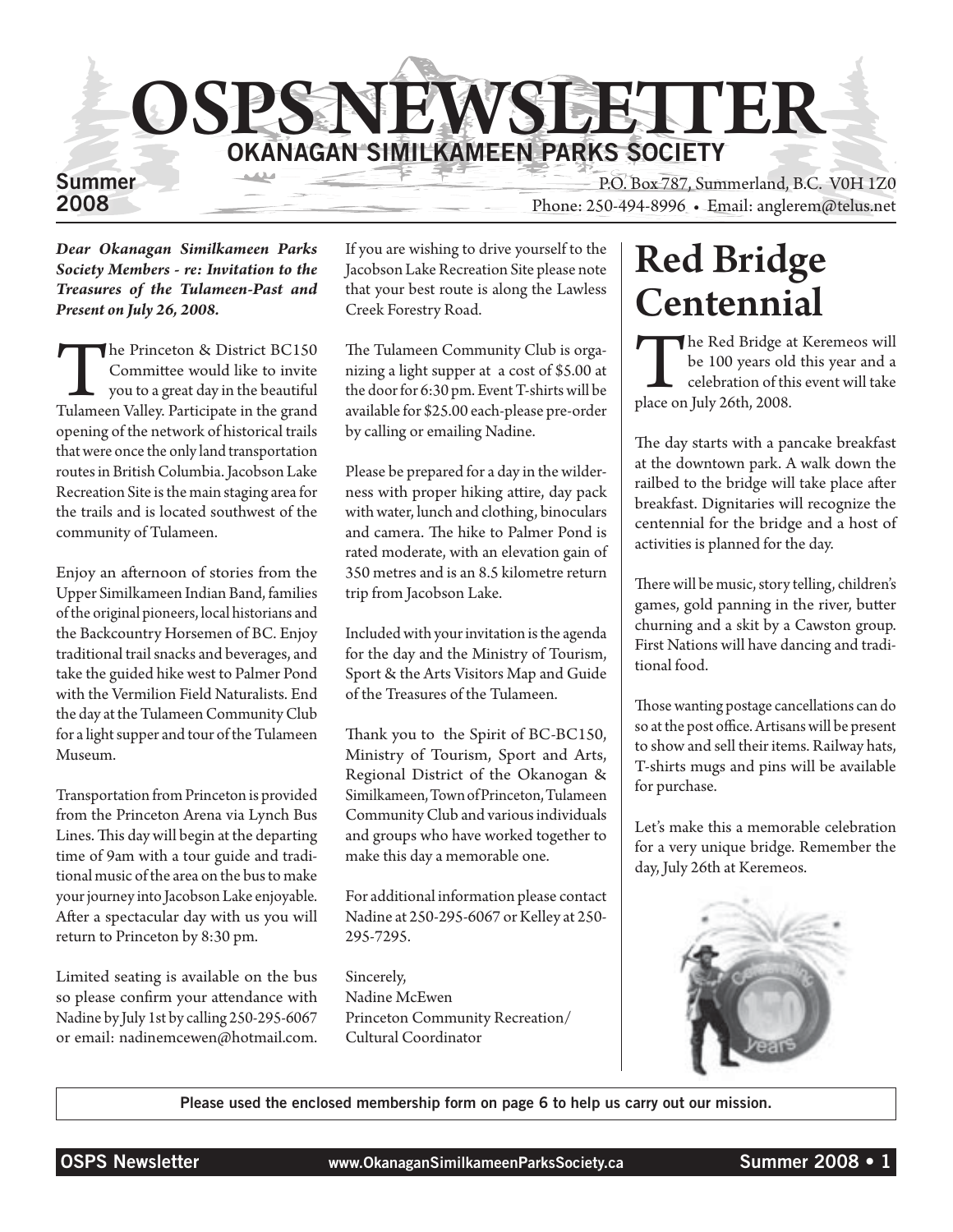# Cycle route plan making the rounds  $|$  Editorial

By Tracy Clark *Penticton Western News - May 2, 2008*

coalition of bicycle enthusiasts is<br>looking to pave the way for a circu-<br>B.C. Cycling Coalition is proposing the crelooking to pave the way for a circular bike route in the Okanagan. The B.C. Cycling Coalition is proposing the creation of a provincewide network of cycling routes, including a circular Okanagan route that would stretch from Vernon to Osoyoos and back.

The proposal, which has already received support from the Regional District of Okanagan Similkameen as well as Kelowna city council, would build on the existing Kettle Valley Rail trail but would upgrade and improve the trail to make it easier for touring cyclists.

Jack Becker, president of the BCCC, said the idea for a provincial cycling network, which is being dubbed the Soaring Eagle Cycling routes, is inspired by a successful route in Quebec called La Route Verte.

As a travelling cyclist, who has taken cycling tours as long as 11 months all over the world, Becker said it was during a trip to New Zealand six years ago that he first thought about the lack of adequate cycling trails in B.C. He spoke to other cycling tourists from Europe about other places they had cycled, most indicated Asian countries, but none had cycled in B.C.

"Considering the spectacular scenery of this province, much more majestic than that of Quebec and most other places in North America, why should this province not have a world-class cycling touring network ... which would attract people from all over the globe to come and visit this province, its cities, towns, villages ... ?" he said.

The idea was discussed with the BCCC and taken to the minister of transportation, who Becker said was "very interested."

The idea was then taken to the cycling community for route suggestions and other ideas.

The routes the BCCC is proposing include southern Vancouver Island, Georgia Strait through Metro Vancouver and into Hope and the circular route in the Okanagan wine

country. Becker said this area is "a natural" for such a route because of its location — within a day's driving of several large centres — the diversity of the terrain, the scenery, amenities and the close distance between the towns.

While the KVR trail is already an attraction for cyclists, Becker said it's a different market of tourists that the BCCC is targeting. "Today, the people who do use the KVR have different expectations than the greater touring cyclists market," he said. Currently, he explained people who use the KVR do so in shorter distances, with lighter loads, using mountain bikes and slow riding.

"They are expecting to ride on surface which may be loose sand, stony, may rip tires open or cause punctures, at least," said Becker. "They are going to use much more personal strength and they better be in shape or else they will not go far."

The cyclo-tourist market, on the other hand, tends to use touring bikes with narrower tires, and can range form leisure cyclists to distance cyclists, said Becker. They look for hard, paved surfaces and would want to cover enough distance each day to be able to make it to accommodations of the night.

"The leisure segments of this market may not be the most physically fit. This segment will not necessarily want to struggle up mountain passes. They will not be the boldest cyclists nor the greatest risk takers," he said. "You could consider these to be people who would usually tour by car and which we wish to attract to exploring the province by cycling instead."

Some of the potential upgrades the KVR would need to make it suitable for cyclotourists could include replacing the surface with a firm limestone, or at best it would need to be paved. The pathway would then need better connectivity on the east side of Okanagan Lake, and between Summerland and Kelowna. The signage and other amenities would also need to be upgraded and the trail would need to be maintained at a high level, explained Becker.

# Comment

ood news! Two celebrations of<br>historic interest are coming - both<br>July 26th. historic interest are coming - both July 26th.

The Red Bridge at Keremeos has been restored for its 100th Birthday and sections of the Hudsons Bay Brigade Trail and the Rice Trail in the Tulameen Valley have been researched and restored. The OSPS has had a direct interest in both topics.

Mike Meheriuk, and OSPS director, has been an active member of the Red Bridge Restoration Society. The brochure developed to tell its history was funded mainly by the OSPS with assistance from the Okanagan Historical Society.

"Old Pack Trails", a booklet published in 1982 by the OSPS, was written and based on work by OSPS members Harley Hatfield and Bob Harris, and told of their original efforts to locate the trail built in the 1850s. It proved to be a great assistance to Kelley Cook, contractor for the new trail restoration work. The booklet is still available from the OSPS for \$3.50 (including postage).

#### OSPS needs more paid up members!

A plea for lapsed members to rejoin and for new members to come aboard. We would also welcome 2 or 3 new directors, just volunteer! We meet the first monday of each month.

The 2008 AGM named 3 new Life Members in recognition of their long service to the OSPS: Harold King, Bert White and Sheila White were thanked for their contributions over many years.

This newsletter contains material relating to new OSPS territory. The topics of the gateway proposal at the coast and the new interest in coal/methane gas productions in the Flathead River area, both have important environmental implications. We hope you find all the information interesting and helpful.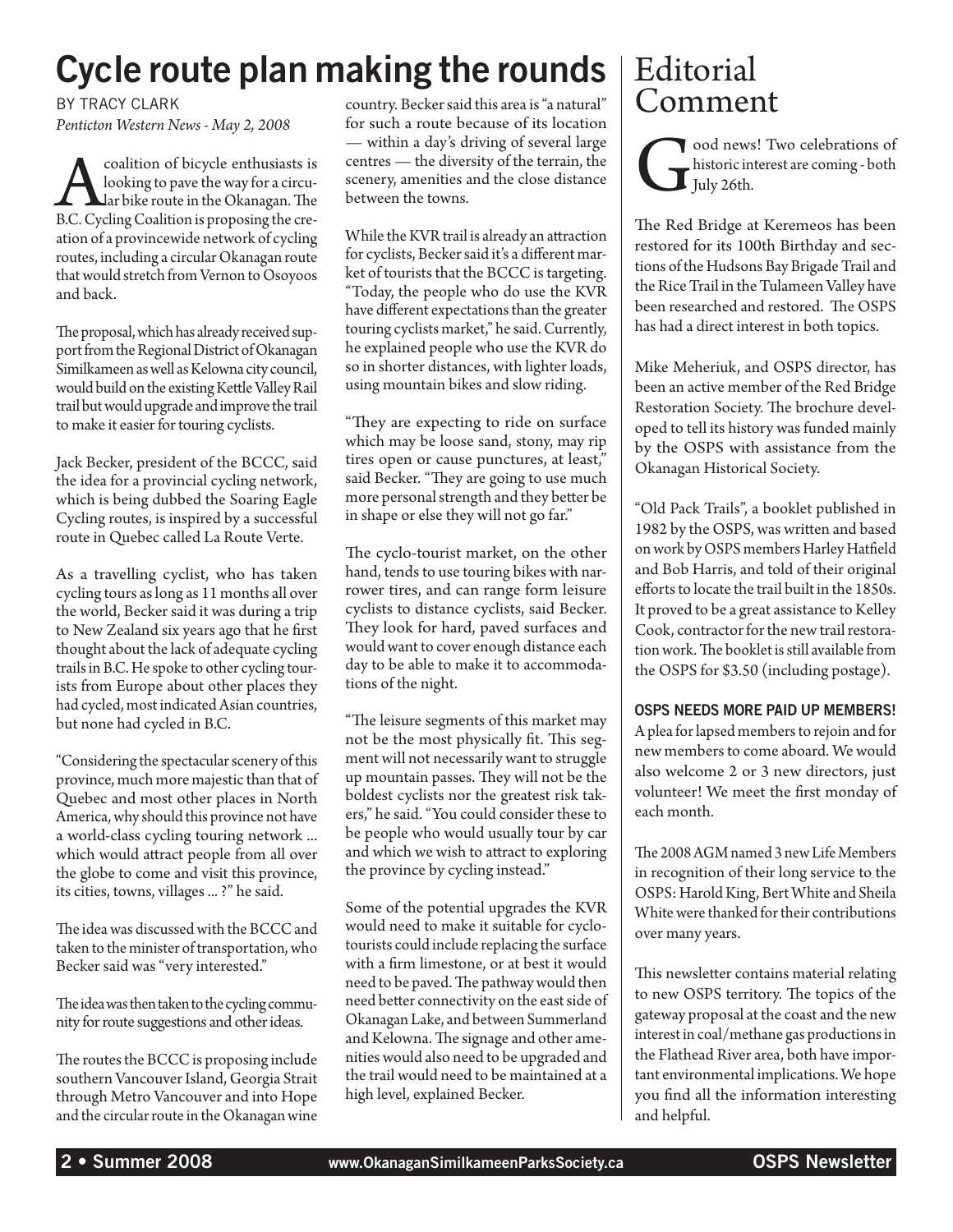# Trans Canada Trail Myra Canyon sparkles in new book

Bruce Obee cycled through the Okanagan 3 times before producing official guide to B.C. section of 18,000 km trail

By J.P. Squire *The Okanagan Sunday, April 27, 2008*

Kelowna — The beautiful Okanagan<br>
Valley, and specifically the spectacular Myra beautiful Okanagan Valley, and specifi-Canyon, receive high praise in a new official guide to the Trans Canada trail through this province.

The 398-page book, Trans Canada Trail: British Columbia, is from Vancouver Island writer and photographer Bruce Obee, who doesn't hide his enthusiasm for the Okanagan part of the trail.

"I cycled the Trans Canada Trail in the Okanagan Valley three times before I did the book, so I was fairly familiar with that territory. I think Myra Canyon is probably the highlight of the Trans Canada Trail in all of Canada," he said last week in an interview from his home.

A provincial rail-trail strategy has now anticipated that railtrail travel will involved 25 per cent of the \$1 billion nature-based tourism in B.C. or about \$250 million a year in the future.

Obee listened when a government official talked to a group of nine doctors and lawyers on the trail. The official was asked how



**BRUCE OBEE/Special to the Okanagan Sunday** 

*Mike Leblanc, a trail indentification officer, and James Clark, national trail coordinator, both with the Trans Canada Trail Foundation, cycle through Myra Canyon southeast of Kelowna*

> much he thought groups were spending, and he estimated \$30 a day each.

One member of the group said they has just spent \$1,000 collectively on the first day of a five-day trip on their hotel rooms in Rock Creek, and one restaurant meals

and supplies.

"The image of a granola-eating cyclist out for a cheap vacation can't be further form the truth, " said Obee.

"The majority of the people that we met had really highend equipment and they were well-equipped. it's like they want an all-day aerobic workout that's not like climbing mountains, not overly strenuous but it is physical. And they don't hate to spend on comforts.

Amanda LeNeve of Whitecap Books notes the Trans Canada Trail will total 18,000 kilometers when completed, 2,800 kilometers of that in British Columbia on two separate routes.

In the south, it weaves across seven mountain ranges from Vancouver Island to the Rockies. In the north, it takes the Alaska Highway from Watson Lake, Yukon, to Dawson Creek, B.C., then follows backroads into Alberta.

"This is a title we're quite excited about, as it's one of the most intensive guidebooks the Trans Canada Trail has done. It also guides readers through some of our country's most amazing scenery, said LeNeve.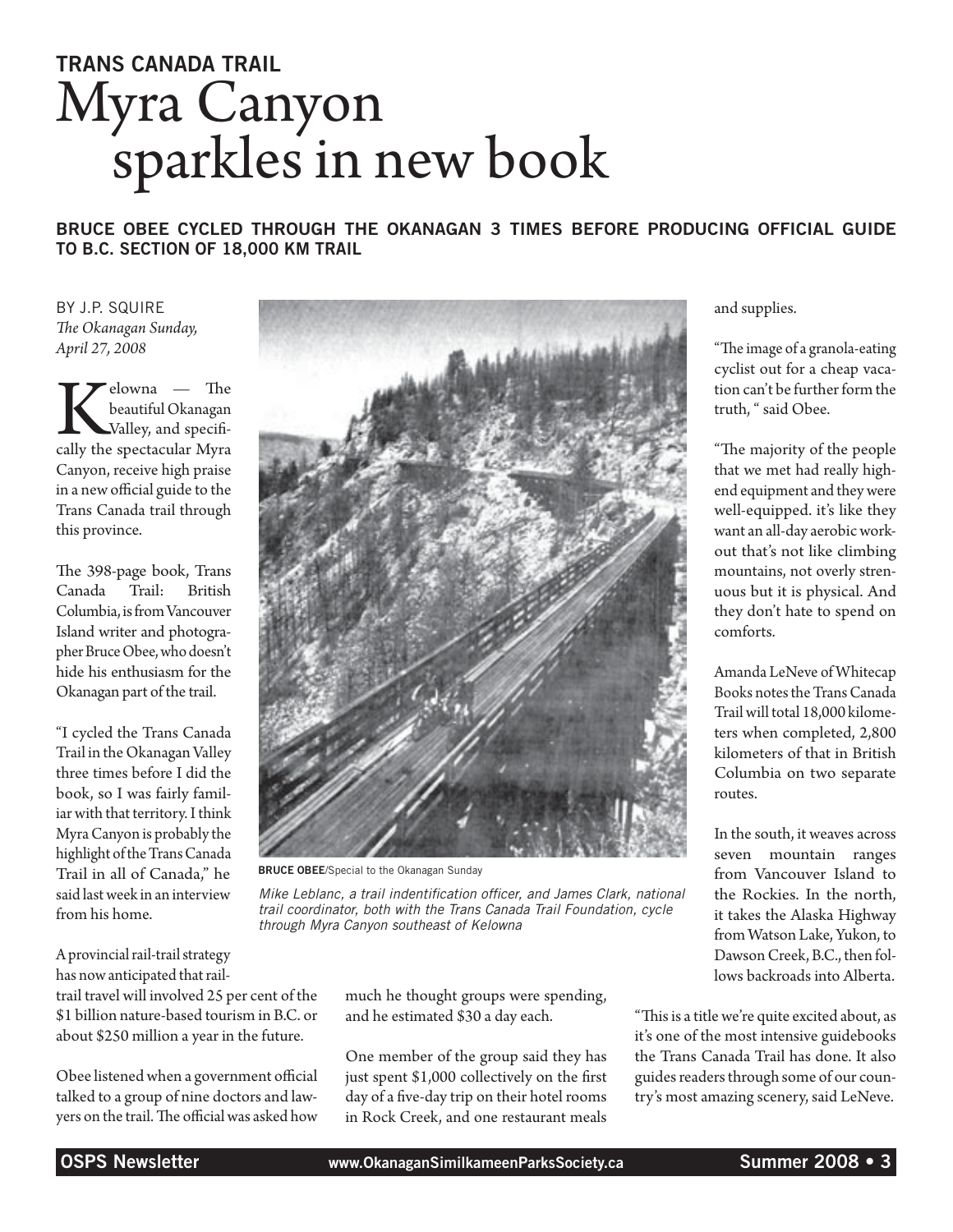### Access to trail blocked

#### Regular use of section of Trans Canada Trail near Beaverdell frustrated by obstacles.

By J.P. Squire *The Okanagan Sunday, April 27, 2008*

With summer activities starting<br>soon, Jean-Marie Vigneux is<br>worried people won't be able to<br>use a popular section of the Trans Canada soon, Jean-Marie Vigneux is worried people won't be able to Trail south of Beaverdell.

Vigneux moved to Beaverdell two years ago, primarily because he had easy access to the so-called McCulloch section to the north and the Rhone section to the south.

He is partially disabled by a degenerative nerve disease that struck in 1992. He has to exercise daily to maintain his leg muscles or risk losing the use of them permanently. He is also a Type 2 diabetic, so he needs that exercise to maintain his health.

Last summer, he hiked 15 kilometer a day on the gentle grade of the former Kettle Valley rail line. However, during the winter, he was forced to turn back on the Rhone section due to gates, rocks and large sewer pipes in his way.

The first one-meter-wide gate, a few hundred meters from the start of the Rhone section, was frozen in packed snow, he said.

"Even I could see that although the trail was marked as accessible for snowshoeing, cross-country skiing, hiking and horseback riding, that was untrue," he said.

On April 16, he tried the Rhone trail again since the snow and ice holding the first gate in place had melted. However, after hiking for 1.5 kilometers, he discovered a second fence.

"This gate, unlike the previous gate, which

I could work with my limited strength, was a barbed wire fence which required me to work and easy mechanism to open, but I could not close it.

Vigneux can't understand why West Kettle Valley Ranch, which apparently owns cattle grazing land on either side of the rail line, would fence the trail since there are already fences on both sides of the right-of-way. Ranch officials could not be reached for comment.

Vigneux complained to Trails B.C., explaining the problem and suggesting the nonrpfit organization change its trail markers to indicate the trail can't be used anymore.

Vigneux also noticed someone has dynamited a trail section with steep sides north of the first gate, bringing down big, jagged rocks. in another location, four one-metrewide, two-meter-high concrete cylinders like sewer pipes have been filled with rocks and used to block bicycle, horseback and vehicle access.

Judy Oystrick, also from Beaverdell, used the Rhone section for a decade, "But I quit because it was too much of a hassle."

The alternative is to backtrack to Beaverdell and use Highway 33 or backroads to get south of the eight-kilometer closed section.

She has complained to Penticton-Okanagan Valley MLA Bill Barisoff and provincial officials in Victories.

"We've been fighting this for a long time — eight or nine years — to get somebody to pay attention," she said.

"We're powerless to do anything bout it," commented Sue Burnham, secretary of Trails B.C. "We don't have any regulatory authority at all."

The property for the rail line was expropriated from the longtime owners of the ranch. When the rail line was closed down, "he made the decision it was his land again," Burnham said.

### Concerns surface over Faulder water

*Penticton Western News April 18, 2008*

Recent efforts to revitalize the water<br>levels in a well in Faulder do not<br>appear to be working. levels in a well in Faulder do not appear to be working.

The 79 residences in the rural community west of Summerland were placed under water restrictions this week that will reduce their consumption rate, as a way to protect against further drops in the water level and the potential for the well's pump to fail.

These actions were taken by the Regional District of Okanagan Similkameen after efforts to rehabilitate the well did not improve its operation as expected.

While there are cycles that cause the water levels in a well to drop and recharge throughout the year, last year that did not happen. Rather than increasing, the water level just continued to drop. In a report prepared by RDOS engineering services manager Andrew Reeder and presented two weeks ago, it was identified that water levels became dangerously low and the well lost 65 per cent of its capacity to recharge

In an attempt to remedy the situation, the RDOS contracted Golder and Associates to conduct an emergency well rehabilitation in Faulder. Using a new airburst technology, high-pressure inert gas was pumped into the well to break up sediment and mineral deposits that had become trapped on the well's screens. During the flushing, residents in the community were put on a boil water advisory and water was trucked in from Summerland.

Reeder said the flushing was considered successful, as the operation of the well improved almost immediately increasing by

*continued on next page…*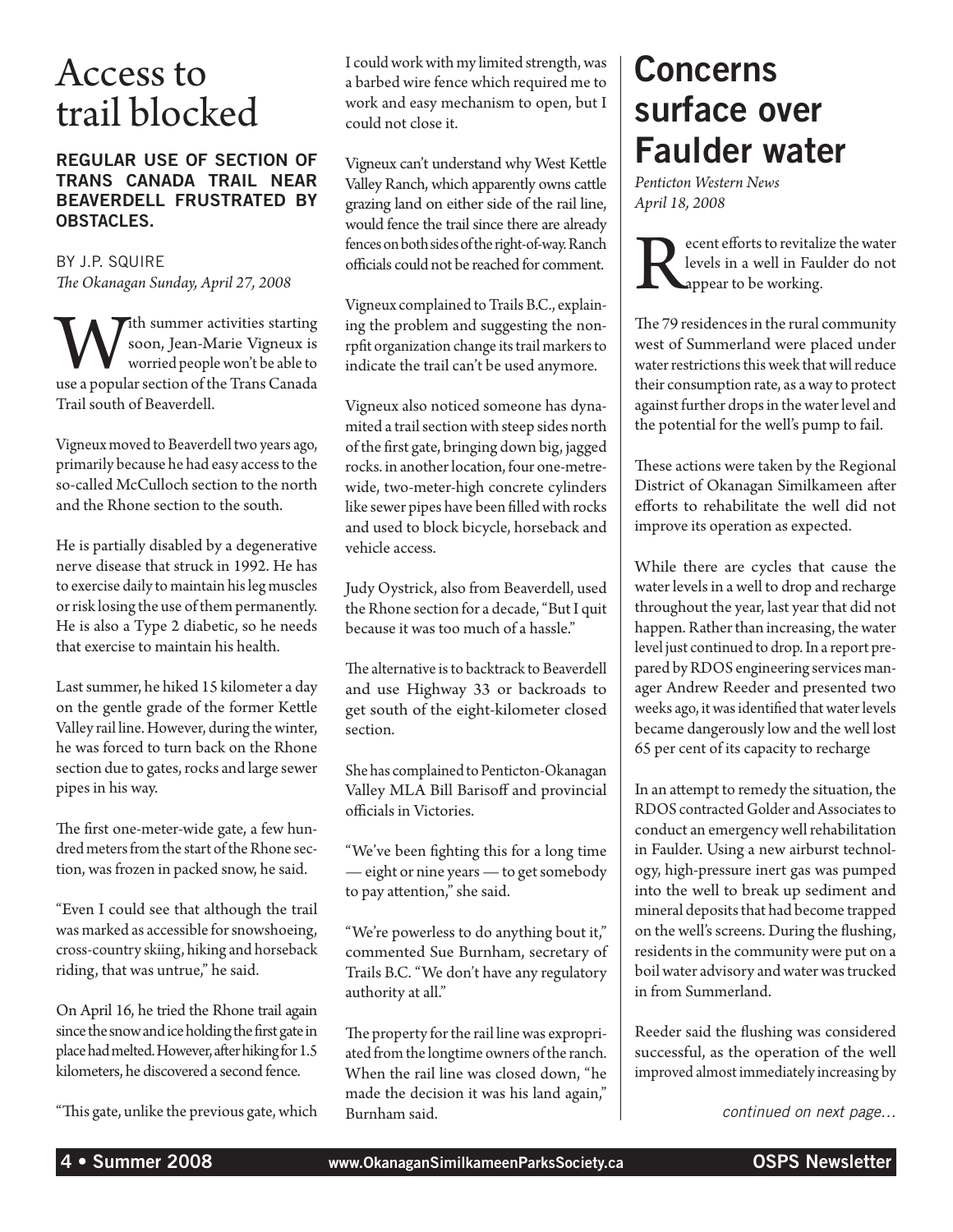# Okanagan River remains on most endangered list

Wolf Depner *Penticton Western, March 26, 2008*

The Okanagan River ranks for the eighth straight year among the most endangered rivers in British Columbia. eighth straight year among the most endangered rivers in British Columbia.

So says an annual report by the Outdoor Recreation Council tracking provincial rivers.

The river ranked 10th this year, down from eight place in 2007 and 2006. The river's worst ranking came in 2003 when the council considered it the most endangered in the province. It ranked as the second-most endangered river in 2002, the third-most in 2001 and 2004 and the seventh-most in 2005.

But if the endangered rating of the report has dropped in recent years the report itself leaves room for plenty of improvement.

"For decades, the Okanagan River has been damaged by channelization, water extraction, urban encroachment, riparian habitat loss and the building of dams and weirs," it states. "In many sections, it now resembles more of a ditch than a river."

The report also blames users for mismanaging the river's watershed, citing several

#### examples.

"Among these were the inadequate management of groundwater, the over-allocation of water licenses and the unauthorized removal of surface water," it said.

but the report — as it has done in years past — holds up the possibility of improvement.

"On the bright side, however, a strong effort is underway to try and restore this great waterway and, while you can't immediately turn things around for a river that has been abused for so long, some progress has definitely been made," it said.

The river continues to be an "ideal candidate" for a major habitat restoration initiative that would include a significant "de-engineering" component, it said.

"Some of this work has already been done and, if such work continues, this could dramatically improve the state of the river," it added.

The annual return of significant numbers of sockeye (one of only two significant remaining populations in the Columbia drainage) to the Okanagan River system also reinforces the potential of such a program and the recent reintroduction of sockeye to Skaha Lake is an "exciting" recent development, the report said.

"Over time, such a restoration initiative could improve flow regimes, enhance off channel habitat and improve fish passage," it said.

"Riparian habitat could also be restored in many areas, which would enhance fish values as well as improve wildlife habitat for red-listed species such as the tiger salamander and western screech owl."

The report pointed specifically to a fisheries habitat restoration project in Douglas County south of the border that could be emulated on the northern side. But the report appears to be quiet on what effect plans for a dam along the Similkameen River might have on the regional watershed.

 Okanogan County officials in Washington state are studying the feasibility of a dam on the American side of the Similkameen River about eight kilometers northwest of Oroville, Washington.

The proposed 80-meter tall dam would create a reservoir whose surface area would exceed 72 square kilometers, with about half of the reservoir located in Canada, according to a report detailing the project.

#### *…continued from previous page*

20 per cent. But he said that there were still concerns about the drop in water levels. Then this week the RDOS issued a press release stating that those concerns were being realized.

The regional district said the problem may be as a result of 2003 draught, where Summerland and the surrounding areas experienced a dramatic water shortage due to a low snow pack. Hydrologists, staff consultants and professionals have been hired to determine the problem and look at ways to provide the community with a good supply of water. This includes determining the age of the water in the 15-year-old well and looking for a shortterm strategy for the summer if the well does not adequately recharge as expected in the next two months.

The RDOS said they should see that recharge starting to take place early next month.

Once that is known, the residents of the small community's 79 homes will be informed of the extent of the problem through a public meeting, according to the RDOS.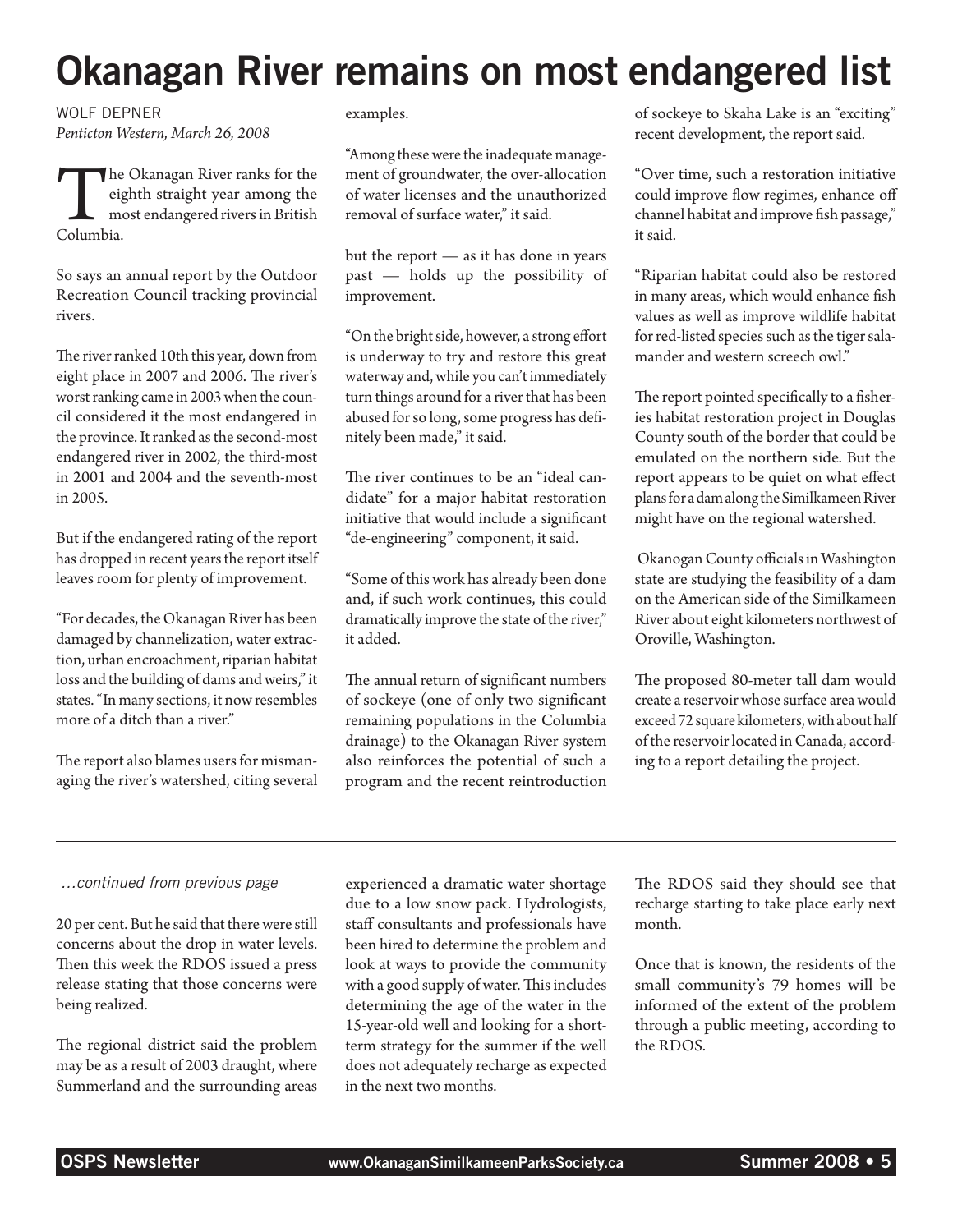#### **MEMBERSHIP FORM Okanagan Similkameen Parks Society • Box 787, Summerland, B.C. V0H 1Z0**

|                                             | Postal Code: <u>_______________</u> |
|---------------------------------------------|-------------------------------------|
|                                             | Organization (\$20) ____________    |
| Donation: (Income Tax Deductible)           |                                     |
| Please help support our continuing programs |                                     |

### Forum focuses on natural approach to protection of water quality

Wolf Depner *Penticton Western, March 26, 2008*

 $\frac{8}{1}$ 

Protecting the natural environment is one of the major keys to preserving water quality, said a biologist who will speak at a major regional forum dealing with water issues.

Anna Warwick-Sears, executive director of the Okanagan Water Basin Board, said this connection will be among the themes discussed during a public forum hosted by her organization Thursday in Kelowna.

"Riparian protection is one of the most important things we can do to protect water quality," she said in an interview.

Riparian areas — vegetated strips of land bordering creeks, rivers or other bodies on water — may make up only a small share of local watersheds, but fulfill several key roles.

Warwick-Sears said riparian areas are like natural water filters that trap pollutants and sediments that may carry harmful bacteria. While protecting water at its source receives a lot of attention, protecting riparian areas from the effects of urban development is just as crucial, she said.

One prominent but not exclusive development case with implications for local riparian areas is the development of Sickle Point — one of the last remaining pieces of undeveloped wetlands on Skaha Lake — by developer Mel Reeves, who has promised to protect the area under provincial riparian legislation passed in 2006.

The new legislation requires property owners to hire a consultant if they wish to develop land less than 30 meters away from a body of water, but also grants them additional flexibility and reduces municipal liabilities.

Local politicians have denounced the new rules as limiting, while environmental groups have questioned their effectiveness.

Warwick-Sears said she has heard mixed

reviews from planners dealing with the legislation.

"It may be that we need to strengthen the legislation," she said. But it may also be a case of working out some of the kinks, she added.

Municipalities are still getting used to it, she said But general efforts to protect and restore riparian areas — especially in urban areas — are starting to pick up, with mapping now underway, she said.

Warwick-Sears said other water quality topics include the effect of the mountain pine beetle epidemic on soil stability, dealing with storm-water run-off in urban areas and the entry of pharmaceuticals into the water stream, she said.

The potential effect of climate change on water quality will also come up, she said.

Higher water temperatures could reduce the dissolved oxygen content of water and encourage algae growth, she said.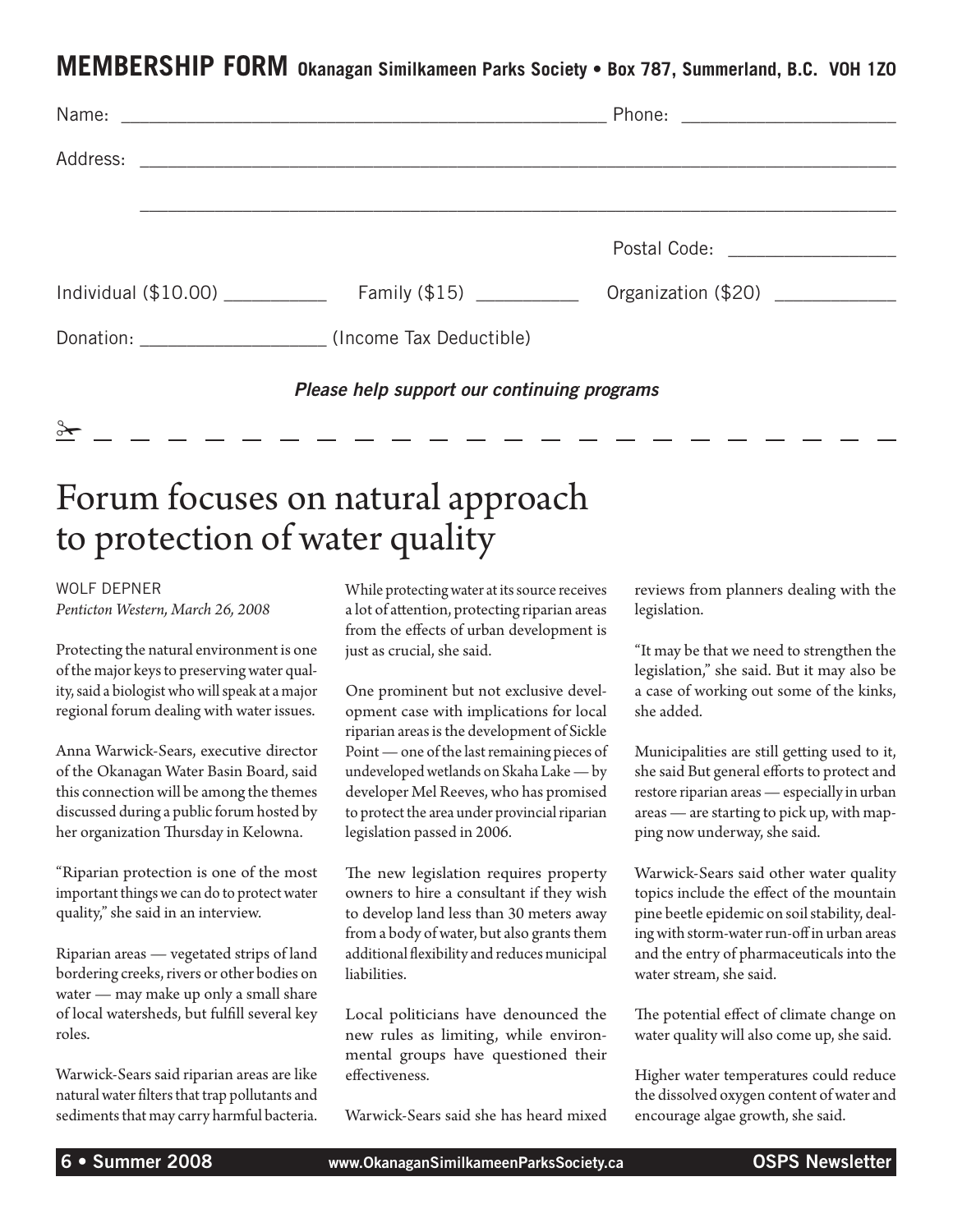## Working towards a consensus *Penticton Western News, May 2, 2008*

**I** feel that I must reply to the letter from<br>Ernie Marven, dated April 10. After all, he<br>referred to me, relating to my signing of<br>the Land Resources Management Plan, which feel that I must reply to the letter from Ernie Marven, dated April 10. After all, he referred to me, relating to my signing of I will refer to as the LRMP from here on.

Mr. Marven wrote of "the feeling in that room." I know all too well about that since I attended all except for one meeting during the those five plus years the LRMP met, but I do not remember seeing him there.

Let's be clear about this, no one who was a part of the LRMP table had any part in putting forth a national park proposal. I know this because the group of original, national park proponents came to see my wife and I at our home. At that time I asked them if they had discussed this proposal with anyone who sat at the LRMP table. They said they had not. Since a national park would directly affect ranchers I asked them to contact Mark Quaedvlieg, who sat at the table representing cattlemen. They agreed to this request and I am sorry to say they did not make contact for whatever reason I am not sure — sometimes time has a way of running out, it does for me I know.

So, people at the LRMP table did not go

out and propose a national park reserve, thus it can not be "hurtful" nor can they be "mistrusted."

I brought the information about the national park to the attention of the table — and Ron Taylor, who for five years had represented fish and game clubs, wished to be heard on the subject as did others. After this, the table created a new sub-committee to meet with Parks Canada and get reports as to how Parks Canada was progressing. This LRMP sub-committee continues to meet and I consider that Parks Canada has made a concerted effort to give out answers. Some people may not like the answers but this was the process that we went through at the LRMP table for all those years.

One other statement is "The plan is not being managed as it should." We, the table, have nothing to do with "management" that is being undertaken by the appropriate ministries of government, as they have staff to do that work. It is being done. Slowness of this process is due, in my opinion, to efforts by some to stop the feasibility study.

The problem is always to find a solution that people can live with — a consensus will never be accomplished if any position is based on "I want." There must be a position of give and take. This does not mean one position is doing all the "giving" and the other is doing all the "taking."

Senator Fitzpatrick was familiar with the national park proposal for the South Okanagan-Similkameen and spoke enthusiastically to the table about it. Personally, I see nothing improper with him putting forward his thoughts — everyone else can and should, just know your facts.

As far as a particular business wishing to have "certainty," there is no such thing in this world. If an environmental study were to show that certain actions of that business were at some times or in some locations, very disturbing to the fauna would they still wish to go there? As citizens, would we want that? This is not a federal land grab. It is a proposal to give some certainty to some of the most endangered habitat, not only in Canada, but in the wider world. Let's talk about it.

Harold King, Oliver Chair, OSPS

# Parks will provide stability

*Penticton Western News, March 5, 2008*

This is in response to a letter critical<br>of Ross Fitzpatrick from Quadvlieg,<br>Rustat, Norton and McKay, opponents<br>of a proposal that will benefit nature, benhis is in response to a letter critical of Ross Fitzpatrick from Quadvlieg, Rustat, Norton and McKay, opponents efit the land, and benefit the people. That proposal is a South Okanagan-Similkameen National Park.

Opponents to the park argue if the momentum to create a national park can be blocked then use and enjoyment of the land will remain unchanged forever.

Independent public poles have determined that the majority of residents support conservation of our endangered environment. A national park would provide what a large majority of residents want. Park supporters also seek continued use and enjoyment of the land. However, the rapid pace of land development is putting those values at risk. This is one of the fastest developing areas in Canada. Circumstances will not remain unchanged if the national park proposal is blocked. As the land continues to become ever-more fragmented access will inevitably be prohibited. Instead, a national park is the very land sucurement mechanism that will ensure, in perpetuity, many aspects of nature all of us cherish.

Real world experience shows it will be good for business owners and for employees in the South Okanagan-Similkameen. It will b a big boost to our economy. Whether a person is in business, a recreationalist or a nature-lover wanting to conserve cherished natural values for themselves and their kids to enjoy, there are many substantive benefits to establishing a national park here.

A national park here will become a treasured neighbor in our ecological, economic and cultural landscape. We car at 'a crossroads' this park proposal is a 'one-time only' opportunity to achieve this lasting legacy for our children and the future.

Far sighted people support the national park proposal. Ross Fitzpatrick is among those people. I join the many people that applaud Ross Fitzpatrick for his commitment to helping conserve the quality-of-life of residents in the South Okanagan-Similkameen.

There are a number of misrepresentations in the letter from park opponents. For example, Parks Canada has committed to allow CHC to continue mountain flying training. Further, Canadian Helicopter Company has recently been sold to foreign business interests. This is a clear example that circumstances can change in a moment. A national park will provide security and stability in long-term conservation of a the landscape.

Bob Lincoln Kaleden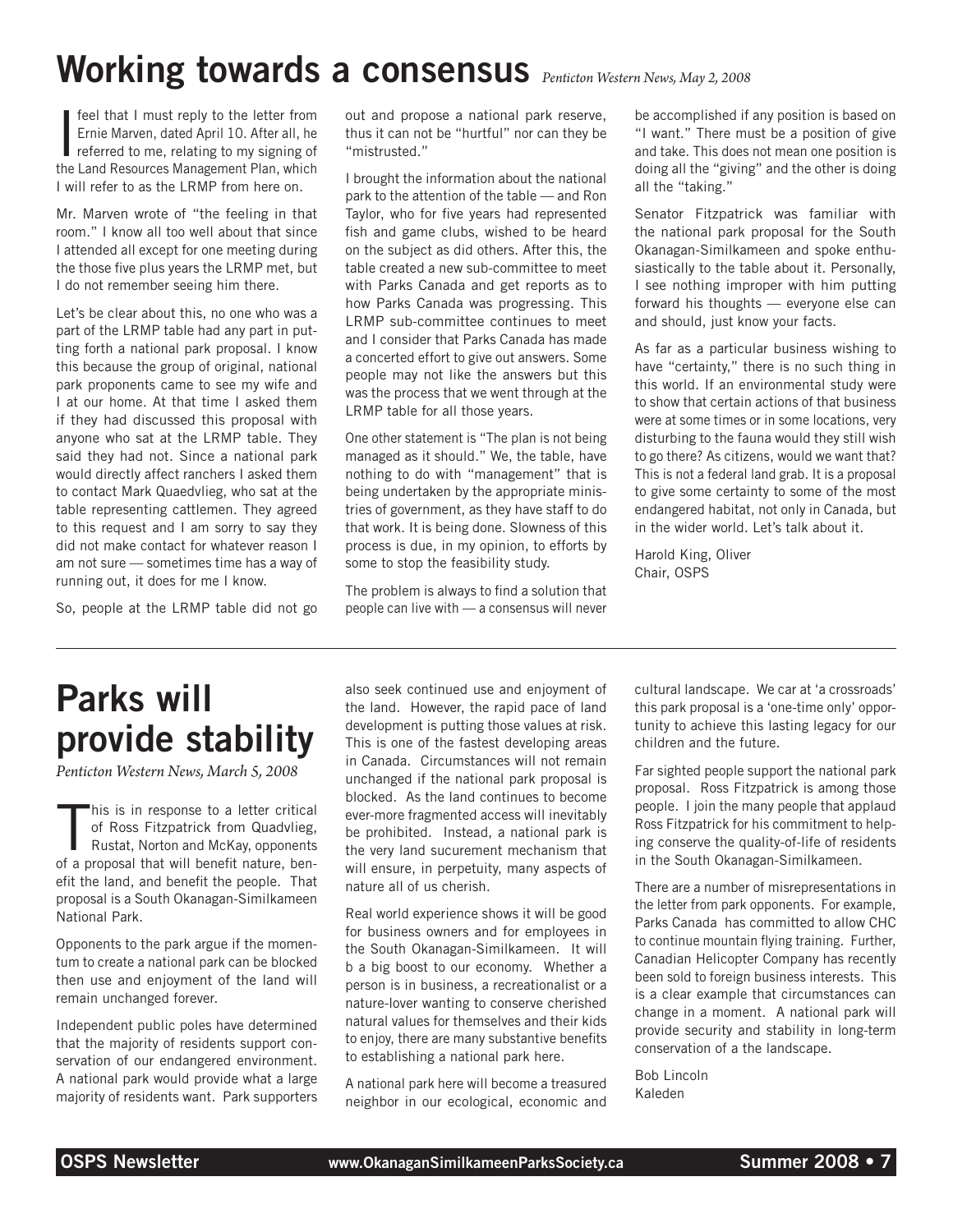### Ottawa taking look at pro-national park petition Nearly 20,000 people have signed in support of proposal for South Okanagan-Similkameen

*By Okanagan Saturday Staff March 3, 2008*

Two years and nearly 20,000 signatures in the making, a pro-national park petition is starting to make the rounds of government.

On Friday, members of the South Okanagan-Similkameen National Park Network presented a letter of intent to present the petition to South Okanagan-Similkameen Regional District board. On Tuesday, B.C. Southern Interior NDP MP Alex Atamanenko is expected to table the petition in the House of Commons.

Of the approximately 19,000 , an estimated 6,000 signatories are from the South Okanagan-Similkameen area, said parks network member Chris Purton.

#### Billions for roads, a pittance for transit

Dear Editor,

The provincial government has<br>announced a \$14 billion transit<br>plan – transit as in roads and<br>bridges, not in public transportation. he provincial government has announced a \$14 billion transit plan – transit as in roads and

Minister of Highways Kevin Falcon evidently believes the huge expenditure for "Gateway" will solve the trucking problems in and out of Vancouver, as well as all other Lower Mainland traffic.

Unfortunately, there is nowhere in North America which has been successful in combating congestion by building more roads. In fact, studies in Cincinnati show worsened traffic problems, 43 percent, by expanding their toad system.

There are ways to ease congestion in

"we've been collecting the signatures at parks information booths at various community events," said Purton.

Originally, explained Purton, the petition was incidental to the information booth, which the network established as a way of disseminating "the best and most accurate information" to the public.

"As a result, the petition is based on a careful consideration of the park and its effects by those who signed it."

A press release issued later in the day stated the network collected signatures at 53 community events in an area stretching from Summerland to Osoyoos.

Parks network member Bob Lincoln added presenting the petition to the regional dis-

the Lower Mainland:

Use express buses with queue-jumper express lanes over the Port Mann Bridge.

Increase the number of Skytrains traveling south of the Fraser River.

Use "low floor" diesel railcars on lowuse railway lines – these are successful in Europe.

The government's "green plan" would be far better served by substantial investment in public transit. Compare \$631 Million more for highways but only \$21 million for transit.

There is no city anywhere that can live with uncontrolled traffic. A comprehensive and responsive public transit system is a necessity. Vancouver needs that system, desperately.

*Sheila White, Summerland Penticton Herald, May 15, 2008* trict let the "local government know a large percentage of the area population support the park"

Okanagan-Similkameen Regional District directors were unavailable to receive the letter of intent on Friday. Copies of the petition will be available for the directors, but the originals have already been submitted to Ottawa.

Petition signatures were also collected by Western Canada Wilderness Committee, Canadian parks and Wilderness Society and Nature Canada.

More information about the proposed park is available though Parks Canada at its project office at 102 Industrial Place in Penticton.

#### Gateway to Global Warming?

Today more and more people are trying to do what they can to reduce their contribution to climate change but it's difficult without are trying to do what they can to reduce their contribution to adequate public transit alternatives. If we make the wrong choices our tax money will be used to increase carbon emissions and speed up climate change. Our government has to lead the way.

The Society Promoting Environmental Conservation (SPEC) examined the Ministry of Transportation's reports and has found that the Gateway Project will lead to a 31% increase in the green house gas emissions which cause climate change. Meanwhile, the Greater Vancouver Regional District (GVRD) has published a report showing the possibility of reducing emissions by 45% by 2020. It is up to us to make the right choice.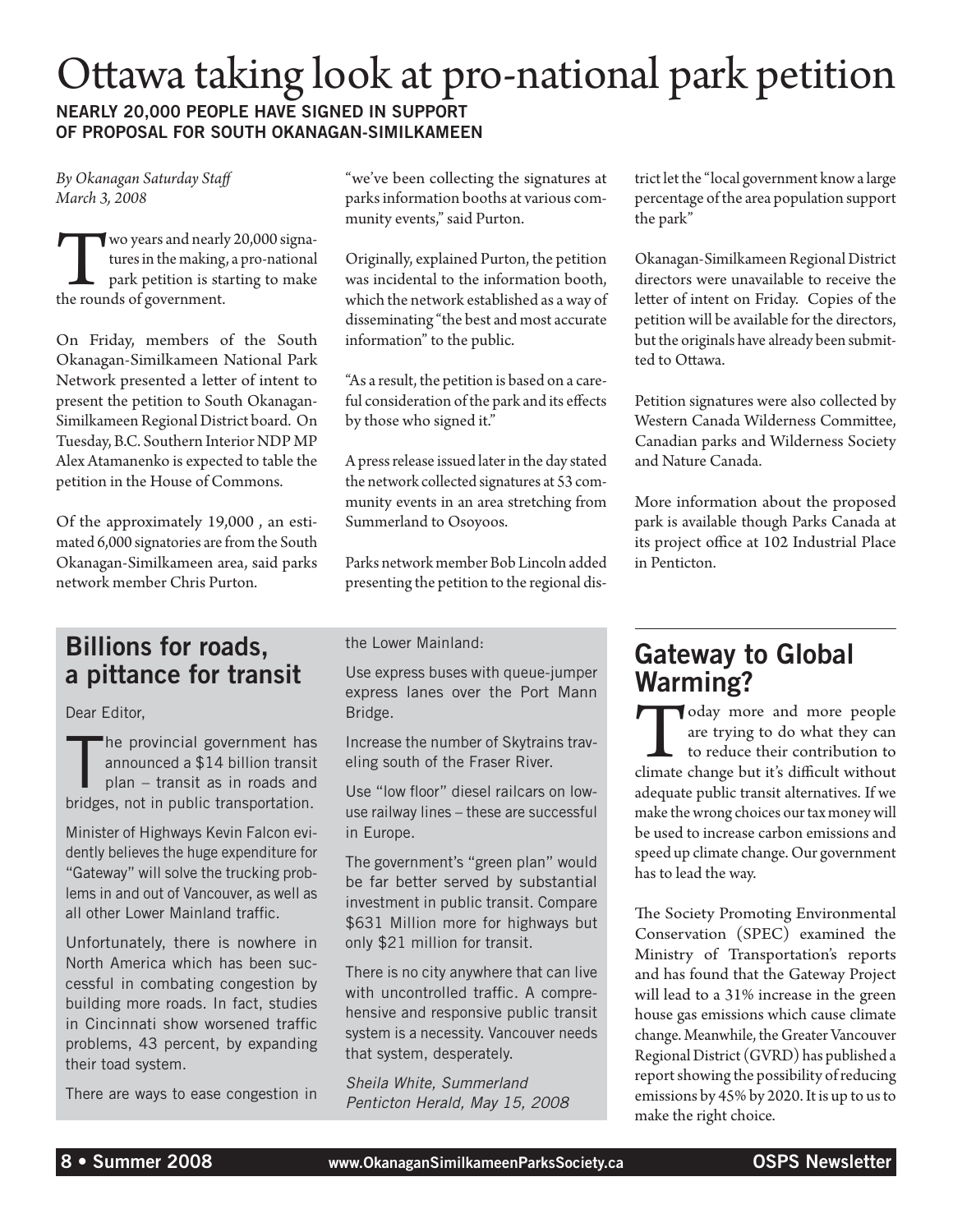### Why building highways first won't get us out of the jam

by Stephen Rees

*Transportation Economist, Richmond*

The public can only make trans-<br>portation choices from what we<br>have been offered. As residents<br>of municipalities south of the Fraser, portation choices from what we have been offered. As residents our options are still far too limited. The Province has just announced a \$14 billion transit plan, but they still insist that the multi-billion dollar Gateway highway expansion mega-project is needed and will come first. This approach only digs us deeper into debt, without solving our traffic problem. In fact, the end result will be more cars and more congestion.

Any plan aimed at containing urban sprawl and rewarding green developments will not work unless it incorporates transit right from the start – not as a possible add-on later, which is the provincial government plan announced in the 2008 budget. There are many cost-effective solutions to peak hour congestion on the Port Mann Bridge that can be implemented right away, which have not been evaluated adequately. These include:

• express buses across the Port Mann Bridge between Surrey and Coquitlam, using "queue-jumper" express lanes.

• more SkyTrain cars traveling south of the Fraser

• "low-floor" diesel railcars (as used in Europe), run on existing low-use freight railway lines.

We cannot afford to wait until after new roads have been built, bridges twined and freeways widened to tackle our region's traffic problems.

Developers are already buying up our land so that they can build more car-oriented sprawl in areas which have little or no transit provision. Without the provincial government making improved public transit their top priority the cycle can only worsen



Did you know?

"Widening and building new highways actually causes, not relieves, traffic congestion in Cincinnati and other major US metropolitan areas. This study estimates that up to 43% of traffic in Greater Cincinnati is caused just by expanding the area's road network."

### Reckless spending or Sensible solutions

*Western Canada Wilderness Committee April 24, 2008*

The latest educational newspaper<br>by Western Canada Wilderness<br>Committee is entitled Stuck in<br>Traffic? We have a Choice – Reckless by Western Canada Wilderness Committee is entitled Stuck in Spending or Sensible Solutions. Have a read. You will be interested to hear the perspectives of Metro Vancouver area residents who want immediate transit investment, and land use planning based around livability and sustainability. As you may know,

all this will be threatened if the provincial Gateway Project is allowed to proceed.

The BC "Gateway Program" provides the infrastructure for the Canadian government's "Pacific Gateway Strategy," which is an (estimated) \$7 billion federal government plan to increase trade with the Asia-Pacific region. The massive proposal includes new and expanded highways, bridges, rail yards, container terminals and port infrastructure to facilitate importing more goods made abroad and exporting more of BC's non renewable resources.

Our provincial government claims that

#### and we will spend ever more hours stuck in traffic. We must provide reliable public transit to the fastest growing areas of the province NOW.

#### Did you know?

Public transit is at least 30 times safer than automobile travel, as measured in deaths per mile traveled.

Gateway will also address the problem of traffic congestion. This assertion is false. Commuter travel would actually get much more difficult as a result of Gateway. Highway expansion will only result in more traffic jams and car accidents, and an increase in our irresponsible contribution to climate change. Imagine traveling on roads groaning under the weight of 5,000 additional heavy truck trips each and every day. Then, imagine breathing the air when each new container ship that pulls into an expanded Delta Port spews more pollution than 2,000 diesel trucks. That is the contribution Gateway would ultimately make to our environment and quality of life.